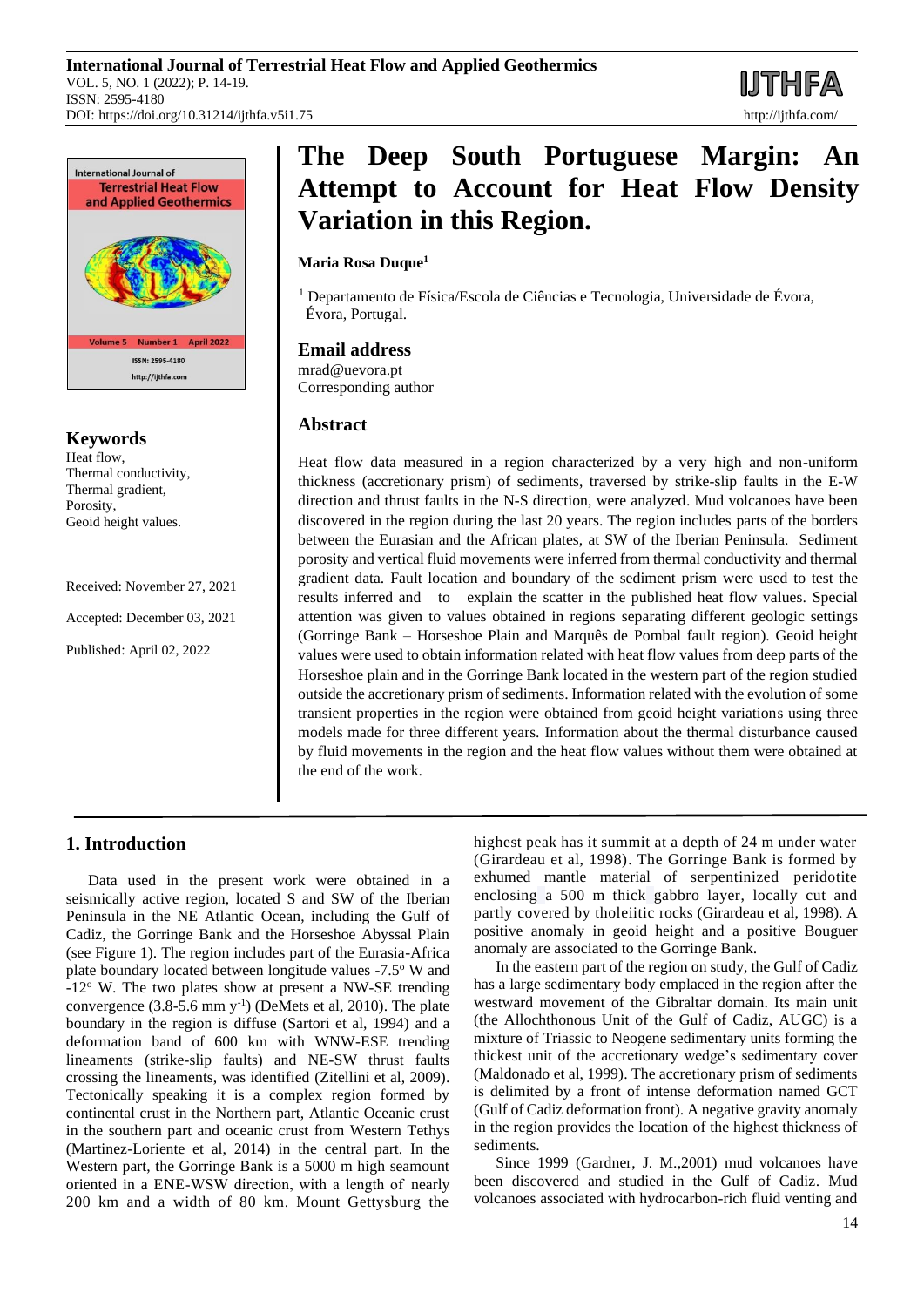mud diapirism confirms the existence of high-pressured layers in the region and the occurrence of vertical fluid migration (Hensen et al,2007). Mud volcanoes located at approximately 4500 m water depth, 90 km west of the deformation front of the accretionary wedge of the Gulf of Cadiz (Hensen et al, 2015) were reported in 2015. Mud volcanoes found in highest water depths (>2500m) are associated to deep strike-slip faults (Hensen et al, 2015) through which fluids circulate.

The region studied is seismic and tectonic active. The date of the measurements presented in the work may be very important to discuss them and to understand that some changes may be happened since the measurement date until now.

Four works with heat flow values in the area were published by three different teams (Bullard and Day, 1961; Verzhbitsky and Zolotarev, 1989; Grevemeyer et al, 2009; Grevemeyer et al, 2017) including thermal conductivity and thermal gradient values measured in the region. New data about the region obtained and published in recent times are used in the present work to analyze and interpret the published results.



*Figure 1 – Regional map of sites studied in the present work. The red rectangles indicate locations with heat flow measurements. The letters indicate the following: G - Gorringe Bank, HAP - Horseshoe Abyssal Plain and MdP F - Marquês de Pombal fault*. *Strike slip faults crossing the region with W-E direction are not shown but thrust faults (nearly perpendicular to strike-slip faults) are presented. White numbers identify regions with heat flow density measurements.*

## **2. Thermal data in the region**

Due to the scatter of thermal data and different structures in the region heat flow density values were divided into seven regions shown in Figure 1. We will first concentrate our study in data obtained near the borders of different media. The wedge deformation front separating the accretionary prism of sediments from the Horseshoe domain (regions 1 and 2), the Marquês de Pombal fault separating the continental slope domain from the Infante Don Henrique basin (region 3) and the Gorringe Bank and Horseshoe Plain near latitude values of 36 N degree (region 4). Region 5 is located at the western of the Gorringe Bank. The heat flow values obtained in the Cadiz Gulf (regions 1 and 6) and an isolated value (Bullard and Day, 1961) in the Horseshoe valley (region 7) will be studied at the end of the work.

Porosity data is inferred from thermal conductivity values, considering porous or small fractures filled with sea water. A value of 0.65 W  $K^{-1}m^{-1}$  was used for thermal conductivity of sea water. Heat flow density data by conduction in the vertical direction were considered and thermal gradient values obtained from heat flow and thermal conductivity data.

Geoid height values in the region are not uniform and their variation from the year 1984 to 2008 was used to obtain information related with thermal transient phenomena in the region. A change in geoid height value in an oceanic region means a change in the mass under the sea in the region. Changes occurring during long periods of time may be due to mantle compensation related to superficial processes. The time interval used in our work is reduced (from 1984 to 2008) and the density variations associated with temperature variations in the region. The evaluation of mechanisms associated with the source of this transient thermal variations is out of scope of the work presented.

## **2.1 The Gulf of Cadiz deformation front**

Heat flow measurements were made in regions 1 and 2 in December 2003, at latitudes near 35.5°N and 35.9°N (Grevemeyer et al, 2009). Thermal gradient values used in the present work were deduced from heat flow and thermal conductivity data measured in the region and published in 2009 (Grevemeyer et al, 2009). The western group of four measurements made in region 1 at latitude values near 34.5 °N and longitude values near 9.67°W shows uniform thermal conductivity values with small heat flow variations related with thermal gradient values. Ocean depths in the region, located on the eastern side of the Coral Patch Ridge (Terrinha et al, 2013-Figure 1) decrease from W to E. Thermal gradient values also decrease from W to E. Figure 2 shows the decrease of ocean depths and thermal gradient values in the region. Geoid height values obtained with GEM84 and GEM96 models (Online geoid calculator-Source Forge) shows identical values and a small increase of nearly 47 cm was found in model EGM2008.



*Figure 2 - Ocean depth and thermal gradient values obtained in region 1 –Point D.*

Six heat flow density values were measured in region 2 (Grevemeyer et al., 2009). Thermal conductivity values obtained in the front are 5.3% higher than values obtained in region 1. Ocean depths and thermal gradient values of four points can be seen in Figure 3. The transition between the two sides of the front seems to be associated with a low thermal gradient and a high thermal conductivity values. Heat flow density values on the western side of the front are lower than values in the eastern side (high thickness of sediments). Geoid height values obtained with GEM96 and GEM 2008 shows differences of  $\approx 6$ -7 cm but from GEM84 to GEM96 the decrease found is  $\approx 1.7$  -1.9 m.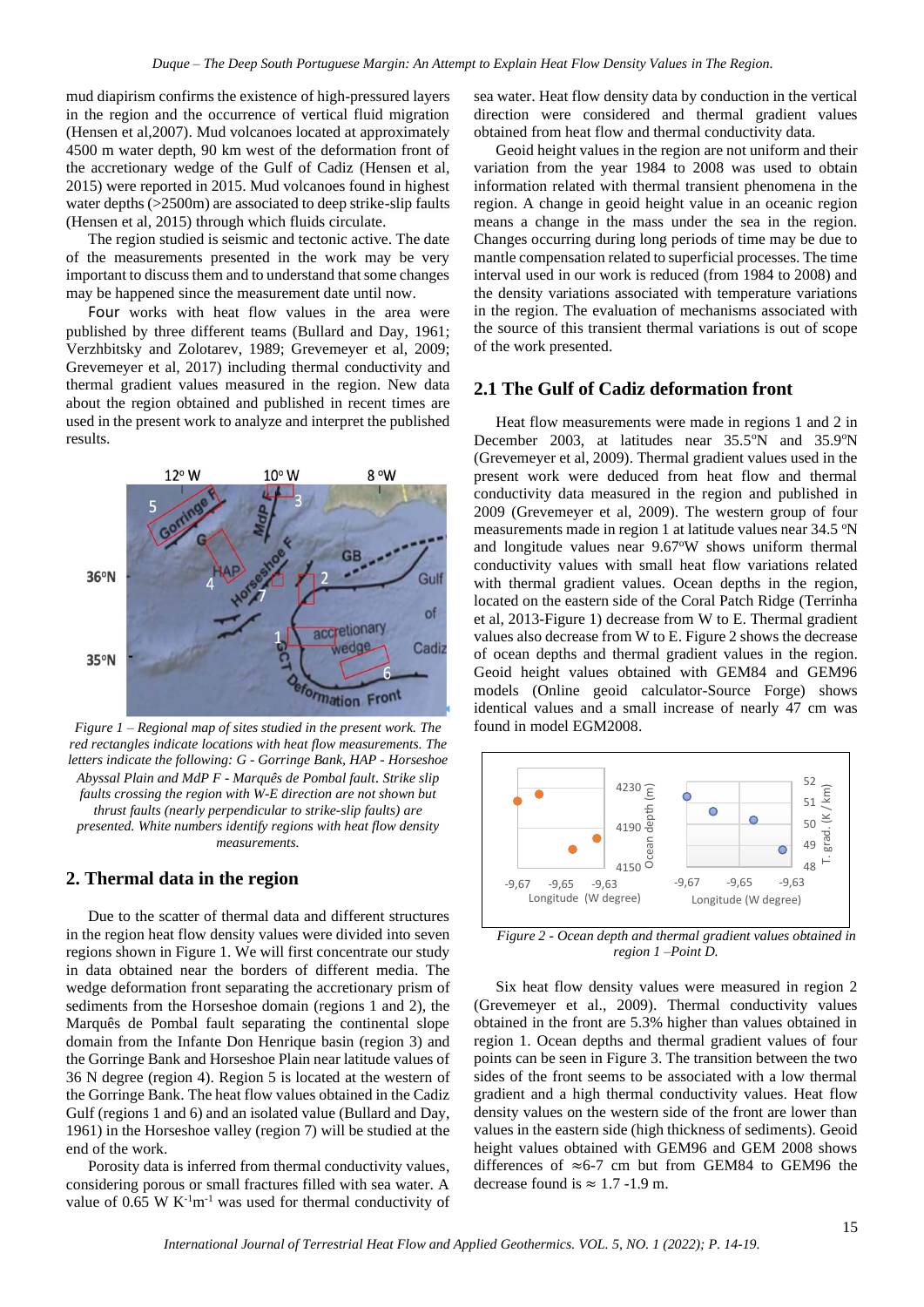

*Figure 3 - Ocean depth and thermal gradient values obtained at four points of region2.*

# **2.2. Marquês de Pombal (MP) Fault**

Marquês de Pombal fault is a compressive tectonic structure located between Cape St. Vincent and the Bank of Gorringe (Region 3 in Figure 1). This fault has surface rupture and a total length of about 60 km (Gràcia et al., 2003). The heat flow data, measured in 2003 (Grevemeyer et al, 2009), were obtained in the northern part of the fault. Ocean depths between points in the western side of the fault and points in the eastern side of the fault shows a maximum value of 1467 m. Deepest ocean depths are located in the western side of the profile and thermal gradient and heat flow values present highest values in this region. High thermal conductivity values (the highest values in this work) were found in the eastern side of the profile. The values indicate clearly two media with different thermal properties separated by the fault. Figure 4 shows some ocean depth and thermal gradient values found in the region. Geoid height values obtained with the three models shows a decrease of  $\approx 0.8$  m from 1984 to 1996 and an increase from 1996 to 2008. Figure 4 shows thermal gradient and geoid height increase values from EGM96 to EGM2008 models in the region.



*Figure 4 - Thermal gradient values and differences in geoid height values obtained with models EGM 2008 and EGM96 in region 3 (near Marquês de Pombal fault).*

# **2.3 The Gorringe Bank and the Horseshoe Plain**

This section located in the western side of the area studied is named as region 4 in Figure 1. The heat flow values used were obtained by two different teams. The older data were published in 1989 (with unknown date of measurement) (Verzhbitsky and Zolotarev,1989) and new data were measured in 2003 and published in 2017 (Grevemeyer et al, 2017). The information used was obtained between latitude values 36.1°N and 36.4°N. Three heat flow values are analyzed in this region. The western point shown in Figure 5 is located in the Gorringe Bank, mainly formed by peridotites

and serpentinites covered by a small thickness of sediments. Heat production due to radioactive elements in these types of rocks are low and heat flow and thermal gradient values are lower than values found in the Horseshoe plain. Ocean depths in the Horseshoe plain show the highest values used in the work. Ocean depths and thermal gradient values measured in the three points (Verzhbitsky and Zolotarev, 1989) are shown in Figure 5. Thermal conductivity values between 1.09 and 1.11 W  $K^{-1}$  m<sup>-1</sup> were obtained (Verzhbitsky and were obtained (Verzhbitsky and Zolotarev,1989). The highest heat flow value measured in the region is 66 mW  $m^{-2}$ .



*Figure 5 - Ocean depth and thermal gradient values obtained in the Gorringe Bank and in the Horseshoe plain (Data from*  Verzhbitsky and Zolotarev, 1989).

In addition to heat flow data, measurements of He<sup>4</sup> content were made in two points (Verzhbitsky and Zolotarev, 1989) with positive anomalies. The He<sup>4</sup> content is highest in the point with the highest heat flow value. The helium measurements were made before 1989 geoid values in the region were obtained with models EGM84 and EGM96. The geoid height value found on Gorringe Bank point (Longitude of 11.23 W) is  $\approx$  50.5 m. A decrease was found between EGM84 and EGM96 data with the highest value ( $\approx$  3.9 m) at longitude value of 10.72 W degree.

Two heat flow density values were published (Verzhbitsky and Zolotarev 1989) in zone 5 of Figure 1. Thermal conductivity data found in this region present low values, but a high thermal gradient was found at the point located in the southern part of the region (latitude 36.93°N and longitude 12°W) suggesting a region with large water content (implying high porosity). Ocean depth values in this region are higher than values obtained in the horseshoe plain. Heat flow density values of 56 and 65 mW m-2 were found (Verzhbitsky and Zolotarev 1989). Geoid height values decrease from the model value of GEM84 to that of GEM2008, but the difference is  $\approx$ 3 m in the southern parts and  $\approx$  60 cm in the northern parts. The decrease observed between model values of EGM96 to EGM2008 is  $\approx$  12 cm and  $\approx$  96 cm respectively.

## **2.4 The Cadiz Gulf**

Region 1 and region 6 of Figure 1 are located in the Cadiz Gulf. Four groups of four heat flow measurements were made at latitude values near 35.5<sup>o</sup>N (Grevemeyer, et al. 2009). The western group, denominated in this work as group D, was included in section **2.1**. The data groups E, F and G are located to the east of group D. The lowest heat flow density value in the region was obtained in G due to a thermal gradient value of 29.5 K/km and a thermal conductivity value of 1.09 WK-<sup>1</sup>m<sup>-1</sup>. Thermal gradient values of 43-45 K/km were obtained in Group F.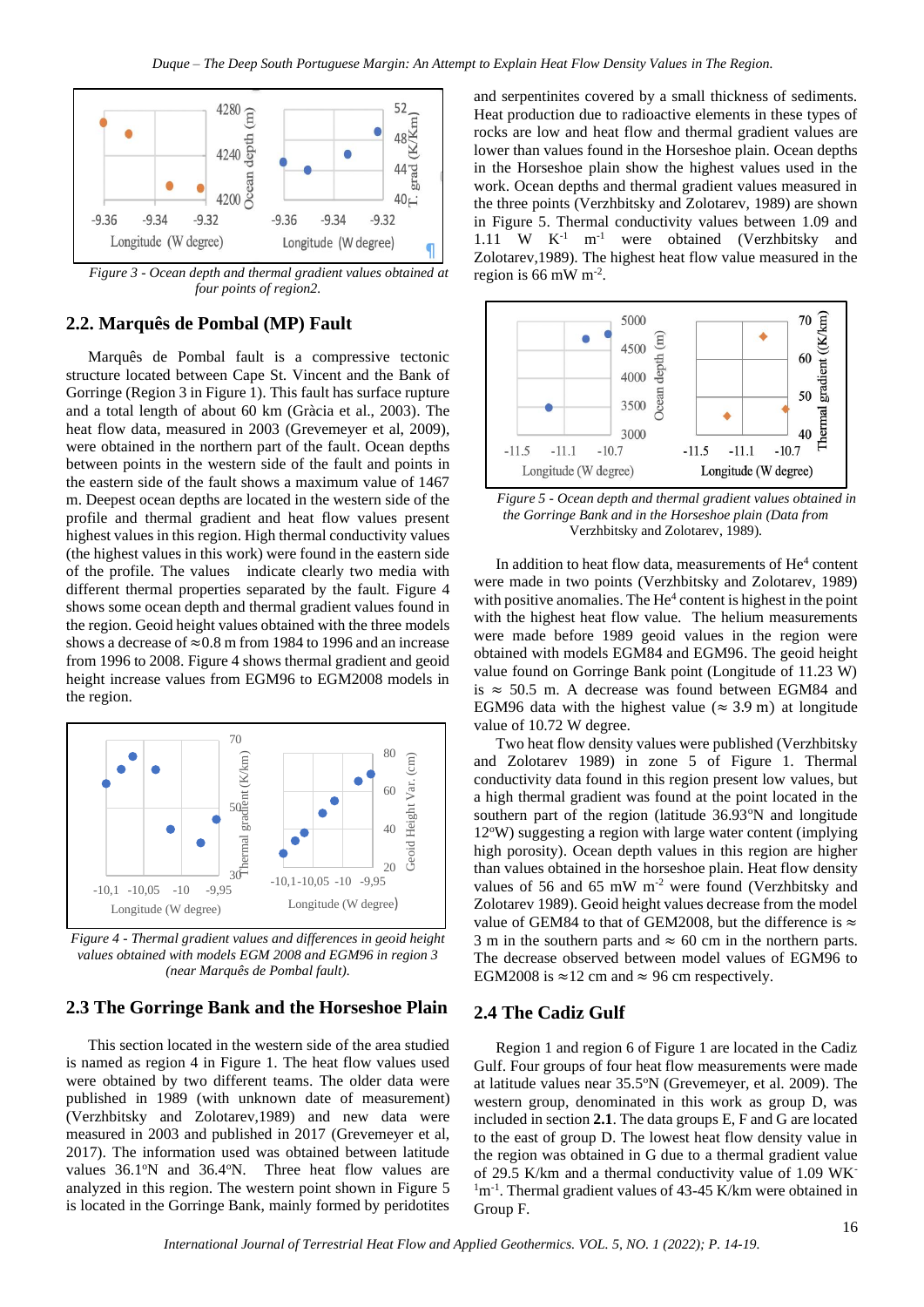A thermal conductivity value of  $1.06$  WK $^{-1}$ m $^{-1}$  suggest a water content increase due to the low thermal conductivity of water. Low thermal gradient values may be associated with vertical downward movements of water. Looking to a tectonic map in the region (Hensen et al, 2015) it is possible to note that G is located in the region of a strike-slip fault with possible water entry and vertical movement from the top (ocean bottom) to larger depths. F is located close to Bonjardim mud volcano characterized by fast fluid movement in the vertical direction and open pores allowing fluid content sufficient to lower the thermal conductivity values in the region  $(1.08-1.09 \text{ W K}^{-1} \text{ m}^{-1})$ . Geoid Height values found in groups F and G decrease from EGM 84 to EGM 2008, but the differences found are very small and negligible compared to those observed on other points of measurement. The values found for Group E shows a small increase of  $\approx 20$  cm from EGM96 to EGM 2008.

Sixteen heat flow measurements were measured over Profile Seismar-16 (Grevemeyer et al, 2009) in the region 6 of Figure 1. Two heat flow values  $(171$  and  $112$  mW/m<sup>2</sup>) located to the east of profile SISMAR 16 (Grevemeyer et al. 2009) seems to be associated to hot water entry in the region. The southern group of data denominated A is formed by three heat flow values in the range  $47-49$  mW/m<sup>2</sup> and thermal gradient values of 42-43 K/km. The central group, denominated B, is formed by nine heat flow measurements with values from 47- 52 mW/m<sup>2</sup> and thermal gradient values of 36-55 K/km. The northern group, denominated C, is formed by two heat flow values obtained at latitude values close to 35.18° N, with thermal gradient values of 47 K/km and heat flow values of 53 mW m-2 . Ocean depth values near 3700 m were found in group A, while values from 3200m to 2800 m were found in group B and value near 2240 m was measured in group C. Geoid height values found in points of region 6 are the lowest values found in this work. They increase from values of EGM 84 to EGM96 models, but the differences found are lower than  $\approx$ 64cm in group C, 50 cm in group B and 30 cm in group A.

#### **2.5 Region 7**

A single value of heat flow  $(36 \text{ mW/m}^2)$  located near  $36^\circ\text{N}$ latitude and  $10^{\circ}$ W longitude (Bullard and Day, 1961) was measured in November 1954. This low value is due to a low thermal gradient of 37.5 K/km and a thermal conductivity value of  $0.97W K^{-1} m^{-1}$ . The ocean depth in the area is 4534 m. The low thermal gradient value suggests possible downward movement of cold water. A strike-slip fault was identified in the region close to this point of measurement (Duarte et al. 2010; Corela et al. 2017; Martinez-Loriente et al. 2021). Geoid height values in the region decrease from those of EGM84 to EGM 2008. The difference obtained is ≈2,.7 m. The heat flow measurement was made in the year of 1954. No information about geoid height values was found for this date.

# **3. Discussion**

The highest values of thermal conductivity were obtained near the sedimentary wedge deformation front (region 2). This fact was attributed to high pressure values and possible closure of pores that gave rise to low water content.

The lowest thermal conductivity value presented in the work (excluding values of region 5) is  $0.97 \text{ W K}^{-1} \text{ m}^{-1}$  (Bullard and Day, 1961). Using 1.19 W  $K<sup>-1</sup>$  m<sup>-1</sup> as the thermal conductivity of sediments and  $0.65 \text{ W K}^{-1} \text{ m}^{-1}$  for the thermal conductivity of seawater, a value close to that referred is obtained with a water content of 40%. This value is in accordance with the published thermal conductivity data (Bullard and Day,1961). Using the same method, it is possible to find a water content of  $\approx$ 11 % in the points of group D (region 1).

The data obtained in the two profiles traversing the Gulf of Cadiz deformation front (Figure 2 and Figure 3) clearly shows the transition from the two domains, but some differences can be seen in thermal gradient and heat flow data values of the two profiles. We must note that values obtained at  $35.5^{\circ}$  N latitudes are located in a region with mud volcanoes (Hensen et al, 2015). Porto mud volcano is located slightly north of 35.5<sup>o</sup>N latitude and in longitude values located between groups D and E. Low thermal gradient values obtained in the eastern parts of group D and the first western point of group E may be due to vertical movement of water. No mud volcanoes are known near the profile located at 35.9°N latitude (region 2). The heat flow values are clearly higher in the eastern part of the profile.

The Bonjardim mud volcano is located slightly south of 35.5<sup>o</sup>N at longitude values of group F. Low thermal conductivity values measured in this group  $(1.06-1.09 \text{ W K}^{-1})$ m<sup>-1</sup>) suggest the presence of water contents of 18.5-24.0 % using the method described.

Geoid height variations obtained with models EGM84 and EGM2008 in the regions of mud volcanoes Bonjardim, Porto are very small and may be considered null compared with values obtained in other points in the region.

Group G is located near a strike –slip fault and thermal conductivity values of 1.08-1.10 W  $K^{-1}$  m<sup>-1</sup> were measured suggesting water contents of 17-21 % in the region. Thermal gradient values suggest the presence of vertical descending water movements in the region (probably through the fault).

A good correlation was found near the borders of Marquês de Pombal fault (Region 3 in Figure 1) between ocean depth and thermal conductivity data with highest thermal conductivity values obtained in the eastern side of the fault where lowest ocean depths were found. Thermal gradients and heat flow values are lower Thermal gradients and heat flow values are lower in the eastern side of the fault despite the higher values of thermal conductivity. Geoid height values are similar in both sides of the fault, suggesting that the heat flow difference obtained between eastern and western sides of the fault may be due to a local and crustal heat production anomaly.

The heat flow values obtained in 1989 in regions 4 and 5 presumed to be imprecise values due to the decrease of the geoid values since 1984 to 2008 (see Figure 6 and Figure 7). The decrease of geoid height values found with models EGM84 and EGM2008 (Online geoid calculator-Source Forge) is  $\approx 3.56$ m in the eastern point (longitude 10.72°W) and  $\approx$  3.26 m in the point near Gorrindge Bank (longitude 10.91°W) but the geoid height values found in model EGM2008 is higher in the point with the highest heat flow value (see Figure 6).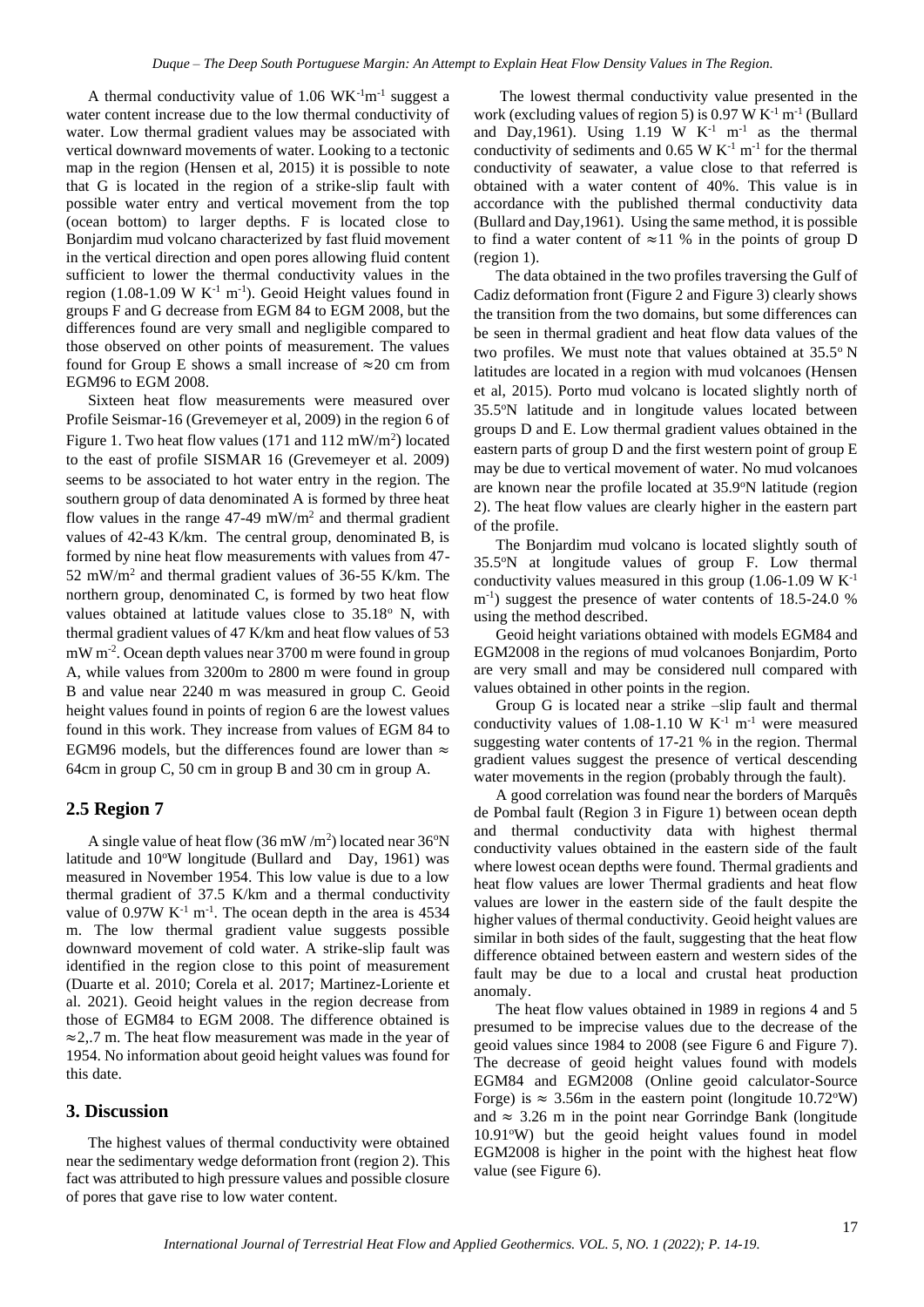

*Figure 6. Geoid height values at longitude 36.3<sup>o</sup>N obtained with models EGM84 (grey triangles) EGM96 (orange squares) and EGM2008 (blue diamonds). (Values obtained with* Online Geoid Calculator –GeographicLib, Source Forge)



*Figure 7. Geoid height variation from EGM84 to EGM2008 in latitude values36.3<sup>o</sup>N. (Values obtained with* Online Geoid Calculator – GeofraphicLib Source Forge). *Arrows indicate the position of the two points with heat flow measurements in the Horseshoe plain.*

The vertical profiles presented for the region by many authors suggest the presence of serpentinites under the sediments layers and, in some parts of the horseshoe plain some ridges of this rocks were detected (Martinez-Loriente et al. 2014) and this fact (differences in height from bottom of the ocean to the top of the basement) could be a reason for the differences found. Heat flow values obtained by other author in the same region (Grevemeyer, I., et al. 2017) are between the two values presented in 1989 and the geoid height decrease obtained with values from EGM84 and EGM2008 models are  $\approx$  3.4 m. This value is located between the value obtained for the point with the highest heat flow and the value obtained for the point with the lowest heat flow value.

He<sup>4</sup> measurements (Verzhbitsky and Zolotarev, 1989) show a positive anomaly over points located in the horseshoe plain suggesting a connection with deeper zones. The He<sup>4</sup> positive anomaly was not found at points in region 7.

The values of the thermal gradients and uncorrected heat flow seems to increase from East to West.

The highest heat flow value obtained in the region is 66  $mW m<sup>2</sup>$  but this value was published in 1989. Since then until 2008 a decrease in Geoid height values occurred in the region

at longitude values with heat flow measurements suggesting cooling of the region. Figure 8 shows the geoid height variation in latitude values 36.9°N.



*Figure 8. Geoid height variation from EGM84 to EGM2008 in latitude values 36.9<sup>o</sup>N. (Values obtained with Online Geoid Calculator – GeographicLib, Source Forge). The arrow indicates the position of the points with heat flow measurement in the southern part of region 5 (see Figure 1).*

# **4. Conclusion**

The scatter of the heat flow density data in the Gulf of Cadiz can be explained by water content (and its influence on thermal conductivity values and effects of vertical upward/downward movements of water on thermal gradient values). This conclusion is supported by the existence of mud volcanoes in the region and low thermal conductivity and heat flow values in measurements made close to strike-slip faults. Heat flow values of  $58-59$  mW m<sup>-2</sup> may be found in points of the Cadiz Gulf where mud volcanoes are absent.

Higher values of heat flow were obtained in the Horseshoe Plain region. The main difference between heat flow values seems to be related with thermal gradient values decreasing when distance to Gorringe Bank increases. An inverse relation was found between heat flow and geoid height values in the Horseshoe plain.

Geoid height values obtained with model EGM84 are high values in the entire region but a decrease happened in EGM96. The highest value of this decrease was obtained in the Horseshoe Plain. Nearly zero variation was found in Bonjardim mud volcano and Porto mud volcano points.

### **5. Acknowledgments**

This work was carried as part of research work at the University of Evora, Portugal.

It benefited from comments made by the editorial board of IJTHFA.

#### **References**

Bullard, E. C., Day, A. 1961. The Flow of Heat through the Floor of the Atlantic Ocean*.* Geophysical Journal International, 4, 282-292.